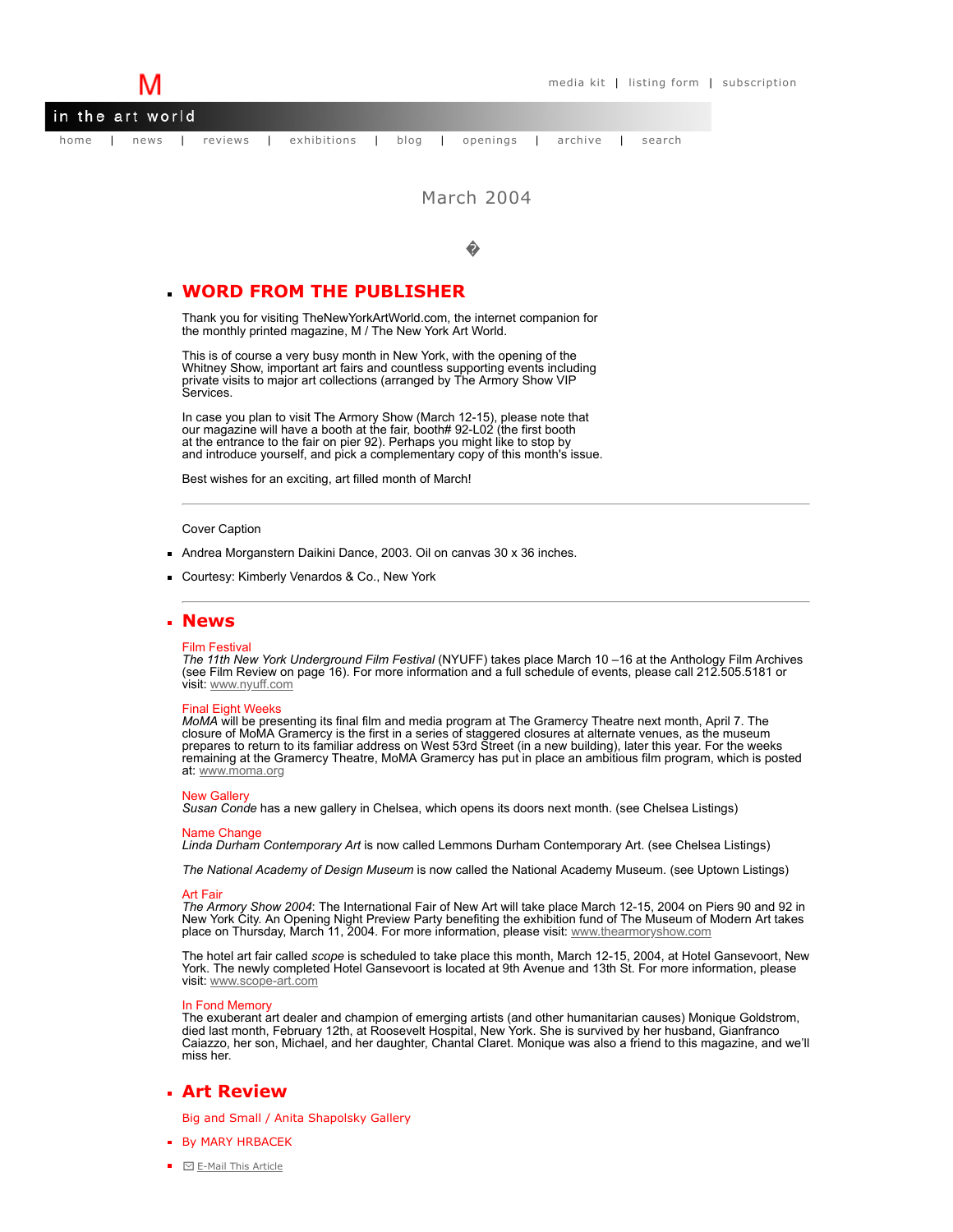This salon-style group show, which fills two floors of Anita Shapolsky's town house gallery with abstract paintings and bronze sculptures; produced in gestural, color fields and geometric styles, presents a diverse overview of nonrepresentational art.

The show's historical underpinnings derive from the early twentieth century art, when artists in war ravaged Europe drew a correlation between the industry of war and the heady logic of "rational thought," and subsequently sought<br>new ways to channel mass emotions; innate aggressive instincts, into visible forms. The act of "direct paint was seen as filling a basic human need to communicate across national national and culture-specific boundaries. Today, we understand this as abstract art.

Some twenty-three artists are featured here, including among them, Nicolas Carone, Buffie Johnson, Ernest Briggs, Lawrence Calgagno, Peres Celis, David Crum, Joseph Fiore, Antonio Tapies and Clement Meadmore.

Standouts in the show include Nicolas Carone's mysterious Untitled (1959), whose subtle palette of pinks and gray blue hues rearranges the figure; with the torso separate from the adjoining abstracted lower portion of the body. Michael Loew's Off Balance Rhythm (1978), oil on canvas, employs small stripe-like rectangular shapes in soft lavender, coral, pale mint green and melon over a large creamy off-white ground. The shapes move over the surface in a rhythmic, musical composition that recalls Dutch painter Theo Van Doesburg's work.

In his round mixed media canvas, Perez Celis' Plano Astral (1986), utilizes overlapping dark triangles scarred with a variety of linear markings; arranged in a field of warm red, bronze and subtly brushed orange hues that suggest African influences. Similarly, Lawrence Calgano in his painting entitled Forest, (1949), uses multiple overlapping dark strokes and short, cropped squiggles over a warm ochre, coral and pink-cream textural ground. This work evokes the enigma of an undecipherable, archaic language.

David Crum's small-scale Untitled (2002) acrylic on canvas presents a highly personal image, comprised of wide ribbon-like semi-transparent brush strokes on a cream and mocha trapezoid that rests on a black background. In two small bronze maquettes entitled Furthermore (1999) and Frolic (1997), Clement Meadmore uses thick, ropelike, curled forms that create interesting

"in-between spaces". These sculptures bring an understated, anchoring presence to the show.

As a survey of second generation Abstract Expressionists, this exhibition presents an impressive range of moods, poetic rhythms, emotions and spatial relations, that are conveyed through the works on their own merit; without any imposed limitations of figurative, literal subject matter. Through 3/27.

- 
- **Jan Dunning / 31 Grand**

## By LILY FAUST

- $\blacksquare$   $\square$  [E-Mail This Article](http://www.thenewyorkartworld.com/forms/send_article.php?article_title=March%20article)
- This curious show, appropriately titled, Eerie, looks at the shared boundaries between fact and fiction. Utilizing pinhole photography, which is one of the earliest known methods of capturing images, Dunning creates a visual juncture where improbable dreamscapes materialize into colorful reality. Her photographs depict mostly mythological, hybrid creatures that are caught in the process of transformation; or exist in their own right, isolated in fields and wooded areas. Through the layering of clashing images and the juxtaposition of "arrested" movements, Dunning's photographs work as convincing portraits of a cross-section of the mythic unconscious.

Arachne (2003), a color pinhole photograph, shows a woman lying on ruddy autumn leaves, set against a background of viridian trees. In Greek mythology, Arachne was a maiden who challenged Athena to a weaving contest and was subsequently transformed into a spider. Dunning re-creates Arachne as a "spider," with four legs and four arms, a feat achieved by using two-staged posing, visually capturing the arms and legs in the slow take of<br>the pin hole camera's long exposure. In the creation of this mythical being, the artist compresses both pr reality and the collective past into her own, personal framework. By borrowing from ancestral stories handed down across the centuries, she links the imagined to the actual, nudging the viewer along with documentary-like "evidence" of that past.

Similarly, Woman with Two Heads (2002) depicts a woman whose neck is attached to two heads, each turned to the other side. A mirror placed at the upper section of the photograph reflects the image of the young woman, as if to reiterate its veracity. Distinguished by a composition that constructs the pictorial space in an even balance, the<br>photograph is classically informed. The red damask upholstery on a nearby chair whose corner sticks into picture frame; together with the woman's soft flesh tones and the subtle, diffused lighting, give this work an<br>unmistakable aura of seduction. The fictive mutation, in this charged setting, seems almost mundane.<br>The exposu persuasively evident in that brief moment. The prints have a grainy, misty look, a result of the pinhole camera's<br>ability to capture increments of movement over an extended length of time. The slightly off-focus appearance to convey alternative truths of imagination; the images come alive as believable evidence of that which does not exist.

Not all of the prints in the show are driven by myth, however. Some have the formal quality of traditional still-lifes. Utilizing the same method of pinhole photography, for example, three works, Raccoon, Pheasant, and Small Brown Bird employ the subject matter of dead or dying animals. These prints, interspersed throughout the exhibition, serve as contrasting images that introduce (or conclude) the transformation process depicted in the rest of the works on view. Raccoon, a photograph of an apparent road-kill scene, shows the lifeless body of the animal<br>lying on its side, its face to the camera. The yellow divider line on the road, adjacent to the carcass, ext the horizon; a firm marker of physical nature. The death act, and subsequent onset of decay, though not visible, is implied. The physical is challenged by the course of its own logic; birth, growth, and death. And the artist, as if<br>paying earthly homage to her mythical creatures, plays with the visible, revealing and concealing what "is

Ed Note: 31 Grand is located at Thirty One Grand Street, Williamsburg Brooklyn, New York 11211. Tel: 718.388.2858

**Vincent Desiderio / Marlborough**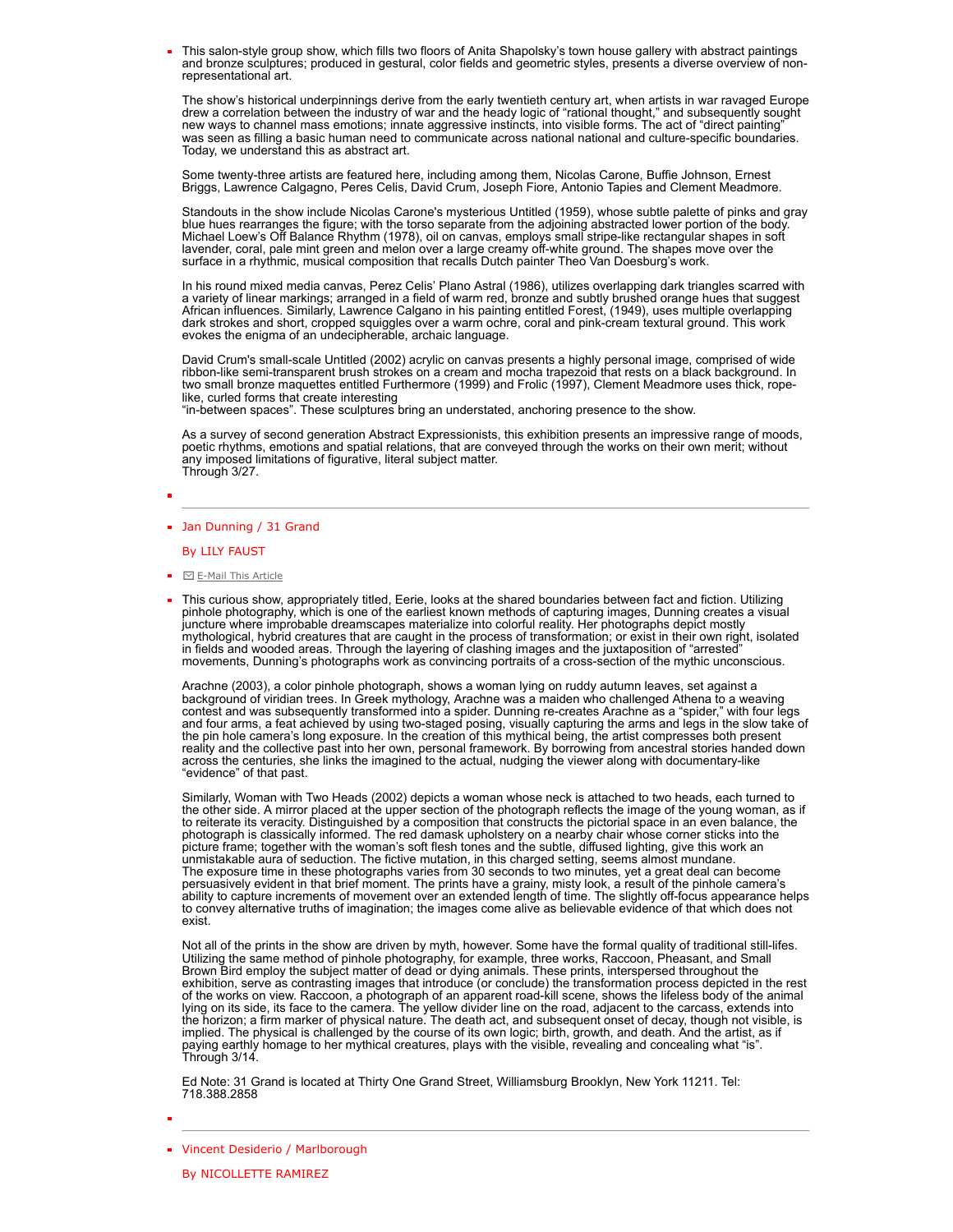- $\blacksquare$   $\blacksquare$  [E-Mail This Article](http://themmag.com/forms/send_article.php?article_title=March%20article)
- Desiderio, an artist whose figurative paintings garnered much attention in the 1980s, presents here three triptychs<br>and several large and small paintings in a highly organized exhibition of more recent work. Of the three t all three panels. The left panel shows a nude woman in the shower, obscured by a transparent curtain covered with colorful images of fish. The subtle color and texture of the woman's skin shows through the curtain, the shape of her back and buttocks clearly visible as she immerses herself in the watery world.

The center panel depicts a spaceship against the backdrop of outer space; filled with multi-colored stars, the lens of the extraterrestrial vessel's huge mounted camera trained on the viewer. In the third panel, a Byzantine chapel's colorful cream and green geometric patterns and brick red conical top create a harmony that evokes the original Renaissance chapel, Santa Maria del Fiore. It's as if these three panels speak of past, present and future; encompassing the human body, technology and art.

This past-present-future (human body-technology-art triumvirate) is also seen in the triptych Academy, (2001), where we see an old man in a house robe lying among open art books strewn on the floor. He is bandaged around his waste, and stares vacantly into space. In the middle panel a young female nude, full-bodied and youthful, stands with her palms facing up, against a stark black background. The third panel depicts the skeleton of a baby, seen as if through an x-ray.

The centerpiece of the show, Cockaigne, (1993-2003), presents an aerial view of a dinner scene (after the dinner), in which the remains of the meal; bones, red wine, broken bread, stained linen, empty cups and plates, are depicted with an attention to detail that calls to mind a Vermeer painting. There is a perfection to this work that is echoed in its use of circles. From the center of the work, and moving centrifugally outward, the leitmotif of the perfect circle can be seen in the table, the candle holders, the plant, the plates, cups and books spread out around the table.

Mysticism pervades Sleep, (2003), a work in progress. In this panorama of sleeping nudes, Desiderio depicts the figures in various poses of rest in a muted palette of greys, whites and pinks. This theme is continued in White Dress, (2003). Here, the sleeping subject, a woman whose body forms a gentle diagonal from her head, on the bed, to her foot which touches the floor. The balanced composition is further enhanced by the symmetry of the the woman's arm, which is bent at the elbow, and her opposing leg that bends at the knee. The color palette of this painting (subtle earthy green wallpaper, brown wood, white dress) creates a mood of summer siesta.

The combination of Desiderio's skill as a painter, and his contemplative vision of time and space in the daily rhythm of human activity, gives this work an epic dimension. Through 2/7.

## Andrea Morganstern / Kimberly Venardos & Co, Inc.

## By MARY HRBACEK

- $\blacksquare$   $\blacksquare$  [E-Mail This Article](http://themmag.com/forms/send_article.php?article_title=March%20article)
- Utilizing both representational and abstract images to convey an apparent spiritual belief in a unity that underlies all forms in nature, Andrea Morganstern's new series of oil paintings, dubbed Nature's Pulse, reflects this artist's<br>understanding of a world that is intended to be in a constant state of flux or transformation. She expres idea through forms that are conversely amorphous; in a perpetual state of creative transformation. The four subjects of the work included here range from bamboo stalks set in varying spatial relationships to each<br>other, oak trees (from New York's Central Park), birds in flight and abstract works that display cracks, bre change, transition and regeneration found in nature and developed in art. They are unified by a feathery moss-like pictorial ground.

Morganstern carefully hones her means of expression to a few carefully modulated colors and precisely painted forms. Employing a mottled pictorial ground in all of her works, she relies on purely visual, non-verbal means to communicate her perception of unity in nature. By avoiding specific details, and by isolating the forms from<br>identifiable surroundings, she allows her subjects to remain open to interpretation. For example, eliminating the seems to peer curiously at the viewer (at least this viewer). She employs glowing creamy tones that produce harmonious color relationships with her green and turquoise pictorial grounds.

In another group of paintings Morganstern focuses on a few bamboo stalks, varying the spatial relationships<br>between the stalks and alternating their colors; sometimes using pale yellow-green, and in another painting, deep<br> she adjusts her color choices for the stalks, however, the emotional expression varies accordingly; the forms may stand out clearly, or recede to a deeper pictorial space.

Morganstern employs the same type of sophisticated differentiated ground in abstract paintings that display<br>patterned cracks and fissures. These elements establish patterns, which readily move the eye through the pictorial animals and the larger physical world.

Rift, split, or disjunction are some words that add clarity to the meaning of the term "fissure." Instead of making use of an emotionally expressionistic approach to the concept of change, Morganstern takes a lyrical look at the stirring<br>of new directions. Paradoxically, she entirely avoids accidents; no distress or anxiety is to be found i changes that develop gradually over time; from exposure to the elements.

The painting, Four Green Bamboo (2000), presents four pale yellow-green stalks set at varying distances across the pictorial space. The muted image elicits a soothing, emotional response. The two New York Oak (2001) works both depict luminous, whi̇̃tish yellow trees that evoke associations with joyous, curious<br>animals. Using a more intricate abstract language in Canticle of Creatures(2004), Morganstern employs sens Grecian urns. Similarly, in From the Marsh (2004) a purple-green background, with large orange fissures, moves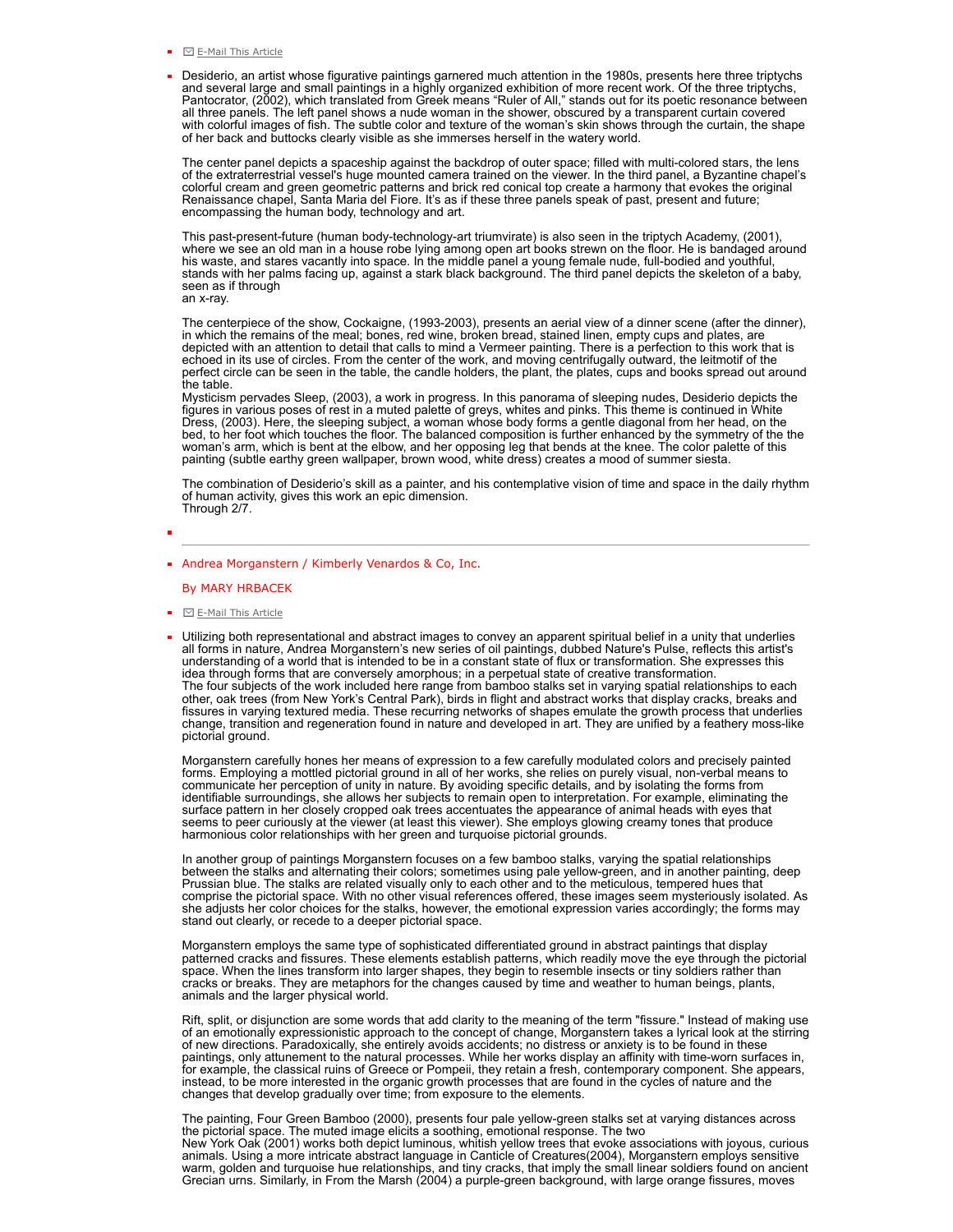the eye readily through the pictural space. Her paintings of soaring, almost identical birds suggest a distant glimpse that feels as if they are being seen from an aerial perspective.

The themes in evidence here involve an idea of freedom and the nature of change; gradual change that takes place slowly, even imperceptibly, over a long period of time. This is not about emotional upheaval, or the strain that one might be inclined to associate with a changing world; rather, this work lives in the quiet alterations that occur within the corridor of time passing, somewhere between the biological and the spiritual. Through 3/13.

**Example 2** Lee Boroson and Ward Shelley / Pierogi Gallery

By NICOLLETTE RAMIREZ

- $\blacksquare$   $\blacksquare$  [E-Mail This Article](http://themmag.com/forms/send_article.php?article_title=March%20article)
- This tongue-in-cheek, conceptual show consists of two projects, Contrails and Clusters, by Lee Boroson, and a performance and sculpture by Ward Shelley entitled We Have Mice. Shelley "lives" inside a specially built wall in the gallery for the duration of the show, only coming out at night to eat, and so on. He is visible via video monitors set up in the gallery space. Shelley's daily routine consists of adding pieces to his ever-growing sculpture; which includes a chair, a hanging model of a man made from found objects, aphorisms written on paper and stuck to the nearby walls and a mechanically driven series of artworks (akin to a rotating picture sign), called Famous Artworks You've Never Seen. Each of these "Famous Artworks" is maneuvered (in turn) into viewing position in a small opening carved into the gallery wall for this purpose.

Boronson's Star Project reconfigures stars, planets, galaxies and asteroids from a photographic map of the universe by sucking the "space" out of them, so that they coagulate into atomic formations. Set in the center of the picture, these colorful clusters of light contrast with the white void on which they have been set; thereby questioning assumptions of what space is. In another work, Contrails, Boronson has constructed forms out of hollow glass spheres, reminiscent of the crystallization that occurs under certain atmospheric conditions in clouds. Mounted high above, they affect a sense of walking among the clouds.

The juxtaposition of these two artists' works, in this combination of performance art and visual art, produces a creative tension between the celestial and the earthbound that feels like an authentic Art Happening from another era. Through 2/9.

## ■ Rita Ackerman / Andrea Rosen

By JOYCE KOROTKIN

 $\blacksquare$   $\blacksquare$  E-Mail This Article

Recalling the psychologically potent and eerie landscape of Surrealism, Rita Ackerman's fourteen new paintings are like dreams bordering on nightmares in which reality has gone awry. Imagery here stems from the murky,<br>interior psyche, and is informed by collisions between the metaphors and symbols of fairy tales, myths, the<br>Brother absorbs into the fertile unconscious, where it takes root and feeds the imagination. Falling untidily into the juncture between imagination and reality, Ackerman's imagery displaces and disguises recognizable elements, which then re-emerge in portentous, sinister situations full of inexplicable symbolic meanings. Ackerman's images are as allusive as they are elusive.

In Shaman, a top-hatted figure in a black coat reminiscent of the perverse Kundera in Cabaret, sits on the crouched buttocks of a half-man half-beast about to devour a baby. Amalgams of different styles and techniques,<br>ranging from expressionist impasto to the smooth, mirror-like surfaces of Dali, co-exist with the light, styli of Florine Stettheimer, or with Ackerman's own earlier work of highly stylized cat-like bad girls doing bad things.

In Dance of the Wild Hunt, this is particularly evident. A translucent thinly washed scrim of shimmering, incandescent orange-yellow flames culminate in an expressionist puddle of red and yellow blobs that become a burst of flames. Against this backdrop, delicately painted, ethereal maidens — the bad girls recapitulated, perhaps — dance in the woods, nearly nude with liquor bottles balanced on their heads.

Sometimes normalcy is only slightly skewed, but psychic inference is heightened, as in the chilling Fassbinder. In this homage to the eponymous filmmaker, a topless woman hovers, smoking, in a dark alleyway, a pile of spent<br>matches illuminated in the darkness at her feet. Her cigarette tip is lit as if with a flame from Hell.

Listen to the Fool's Reproach is perhaps the most emblematic of this series of charming but disturbing works, with its shrouded figures in white surrounding the Fool as the skies open, threatening to engulf all into heaven or hell. Simpleton or Seer, the Fool (Ackerman's alter ego?) stands poised to see the truth through veils of confusion. Through 1/17.

In Vallace / American Fine Arts

By JACK SAVAGE

 $\blacksquare$   $\blacksquare$  E-Mail This Article

Vancouver based photo-conceptual artist Ian Wallace, whose huge canvasses explore the tension between abstract and figurative art in the 20th century, invites a closer look at this issue in a selection of work called the<br>Barcelona Series. The series was originally created for a group show that toured Barcelona and Madrid i

Since the mid 1980s, Wallace has shown a penchant for juxtaposing the seemingly opposite genres of abstract painting and documentary-style photography. His color photographs of construction sites in Barcelona show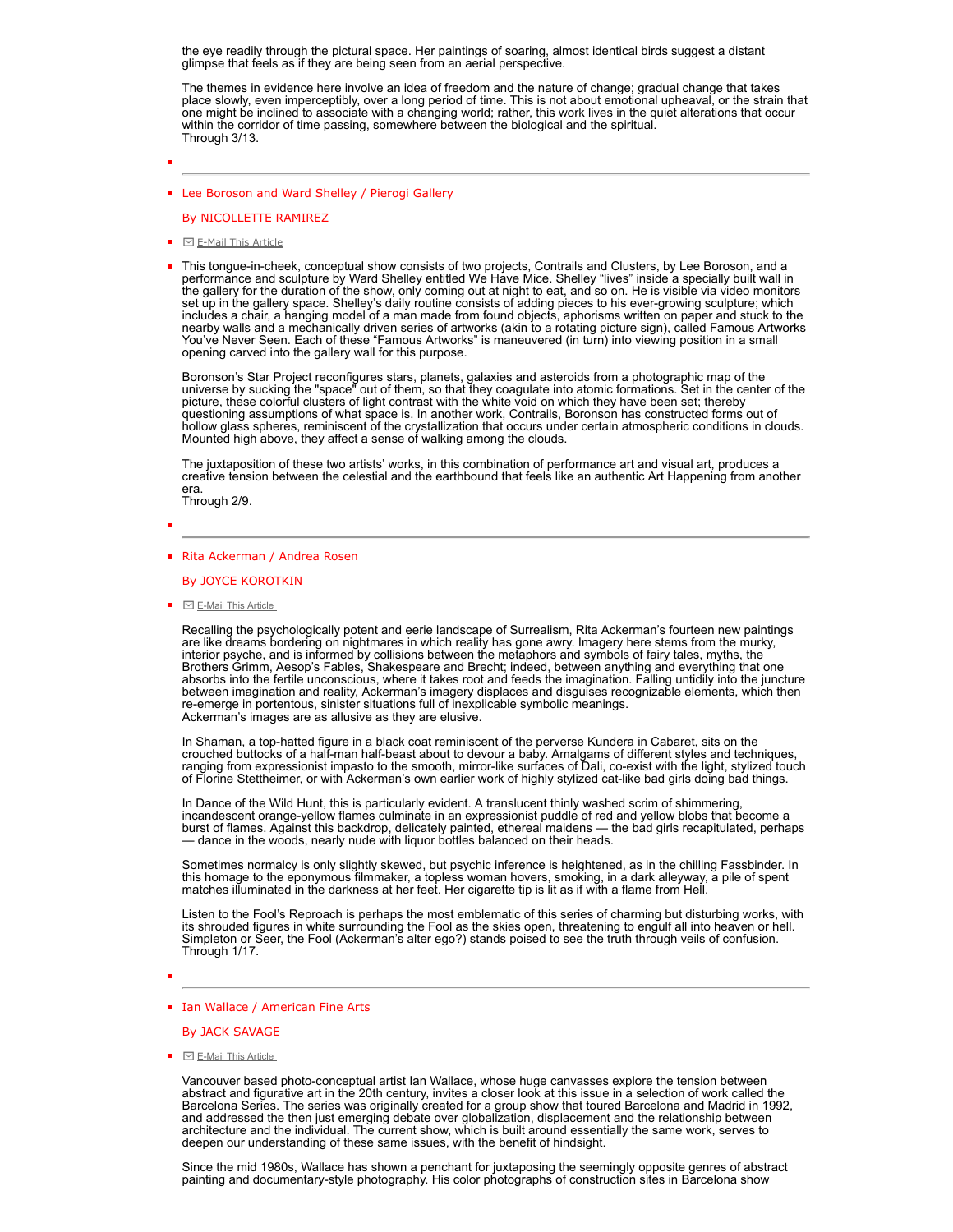laborers erecting sleek, modernist structures that would soon house athletes competing in the 1992 Olympics, which was held in Barcelona; and which marked a crucial turning point for the city. The photographs are laminated onto canvas, with broad areas of white painted on one side of the image, so as to create diptychs. Separating the images from the non-images are vertical stripes of wood grain, in a metallic tone.

At first glance, these works appear to be dispassionate documentary portraits of urban life, examining social issues such as poverty, displacement and the pervading perception of a loss of national identity (which often<br>accompanies such global redevelopment projects). But the individual works actually comprise only one half of the<br>diptyc the inevitability of the representational image in art, and then using it their to their own ends. Through 3/20.

## **John Waters / The New Museum**

## By JACK SAVAGE

- ⊡ [E-Mail This Article](http://themmag.com/forms/send_article.php?article_title=March%20article)
- The success of John Waters' films from the 1970s, such as Pink Flamingoes (1974) and Desperate Living (1975), which chronicle the eccentric lives of people who more or less function in the margins of American society, propelled the once underground filmmaker into a decidedly un-underground spotlight. Though not quite ready (or willing) for mainstream, Waters has always managed to keep one foot in the art world and the other in Hollywood. This show at The New Museum in Soho, (see Soho Listings) dubbed Change of Life, has the quality of a<br>retrospective, in that the viewer is treated to an abbreviated survey of Waters' output over the years; three rooms in the exhibition run continuous loops of his early films, like Eat Your Makeup and Female Trouble, while elsewhere in the show his sculpture and a few large installations are also presented.

But the real focus of this exhibition is Waters' photography. He is said to have "stumbled" into photography while<br>looking for a film-still from one of his early black and white films. When he couldn't find the image that looking for, he screened a video of the film and photographed his own "film-still". The process proved somewhat addictive, however, and Waters has since taken to photographing images from movies and TV as well; with all of the inquisitive zeal of, say, an Alice in Wonderland, who happened to bring along her camera.

Like his films, Waters' photographs explore themes of celebrity, mass media, voyeurism and crime. In this series of color film-stills (shot from the screen) he appropriates scenes from popular entertainment classics, which he re-<br>arranges into different sequences that yield entirely new narratives. In doing so, Waters depicts a kind of universe in which droll and often sordid stories are played out against the looming backdrop of Tabloid America.

For example, in the photo series, INSANE (2001), Waters pays homage to 1970s era made-for-TV movies, which<br>tackled "taboo" subjects such Anorexia, drug addiction and mental illness. The results are disturbingly funny; we<br>s utilizes shots of rushing streams, frozen lakes, and New England church steeples to evoke Studio Era symbols of sexual arousal.

Taking on the big screen, Waters' LANA BACKWARDS (1995) presents a series of glossy color prints of the 1950's<br>film legend, Lana Turner, who is depicted here in varying optical depths of field, with her back to the camera. the rest of her identity.

A keen observer of film history; while at the same time, one of the medium's creative lights, Waters knows which side of the Looking Glass is more fun. Through 2/14.

- 
- **Frank Dituri / Rosenberg + Kaufman Fine Art**

By JOEL SIMPSON

 $\blacksquare$   $\square$  E-Mail This Article

Moonlit scenes are notoriously hard to photograph, yet they are among the most haunting of images. Frank Dituri set out to capture the subtle dark grey on darker grey scenes in an earlier show at this gallery (Rosenberg & Kaufman Fine Art), called Lux Lunae, or "light of the moon". Some of those images are reprised in this new show.

This time, however, Dituri manages to confront the ambiguity of things almost seen (possibly imagined) head on, leaving his figures; a face, a head of hair, a child and in one case an ironic sunflower, blurred in the foreground. These are time exposures, after all, and humans cannot be expected to stand still. His cornfields and tree shadows on snow, partially splashed with moonlight, capture a preternatural stillness; reminding one that the meadows and woods that give us so much pleasure during the day endure other, more solemn, patient phases. We rarely linger when we catch a glimpse of them under these circumstances; the night is too full of uncertainty, even fear, unless we give ourselves over to it, flexing our aesthetic muscles or defying mythographies of loosed chthonic forces.

This series of photographs is essentially Dituri's invitation to do just that. Here, light takes on a new role. Now, rather than blurred foreground figures against well-defined moonlit backgrounds, Dituri blurs entire images, thereby directing our attention, for example, to the negative spaces among tree branches. He thus effectuates a foreground/background reversal, in which the shape and tone of skylight becomes the subject.

Blurred photographic subjects practically comprise a distinct school. But photographers who employ this technique usually do so to generalize or iconicize a subject. Dituri, however, uses blur in a more aesthetically urgent way, consigning the trees to the background and making the forms of abstract light the new subject. There is nothing new about finding abstraction in nature; what is new is that Dituri finds it not in objects but in backgrounds. If the trees had been in focus, we would have strained to see their details and missed these light forms.

He goes beyond trees in a few striking images. The Reader, for example, depicts a luminous open book (handheld) against a dark, subtly nuanced background. Blur renders print irrelevant and invisible; one sees only the page, and it appears as a light source, a virtual beacon. Dituri had used this technique in an earlier image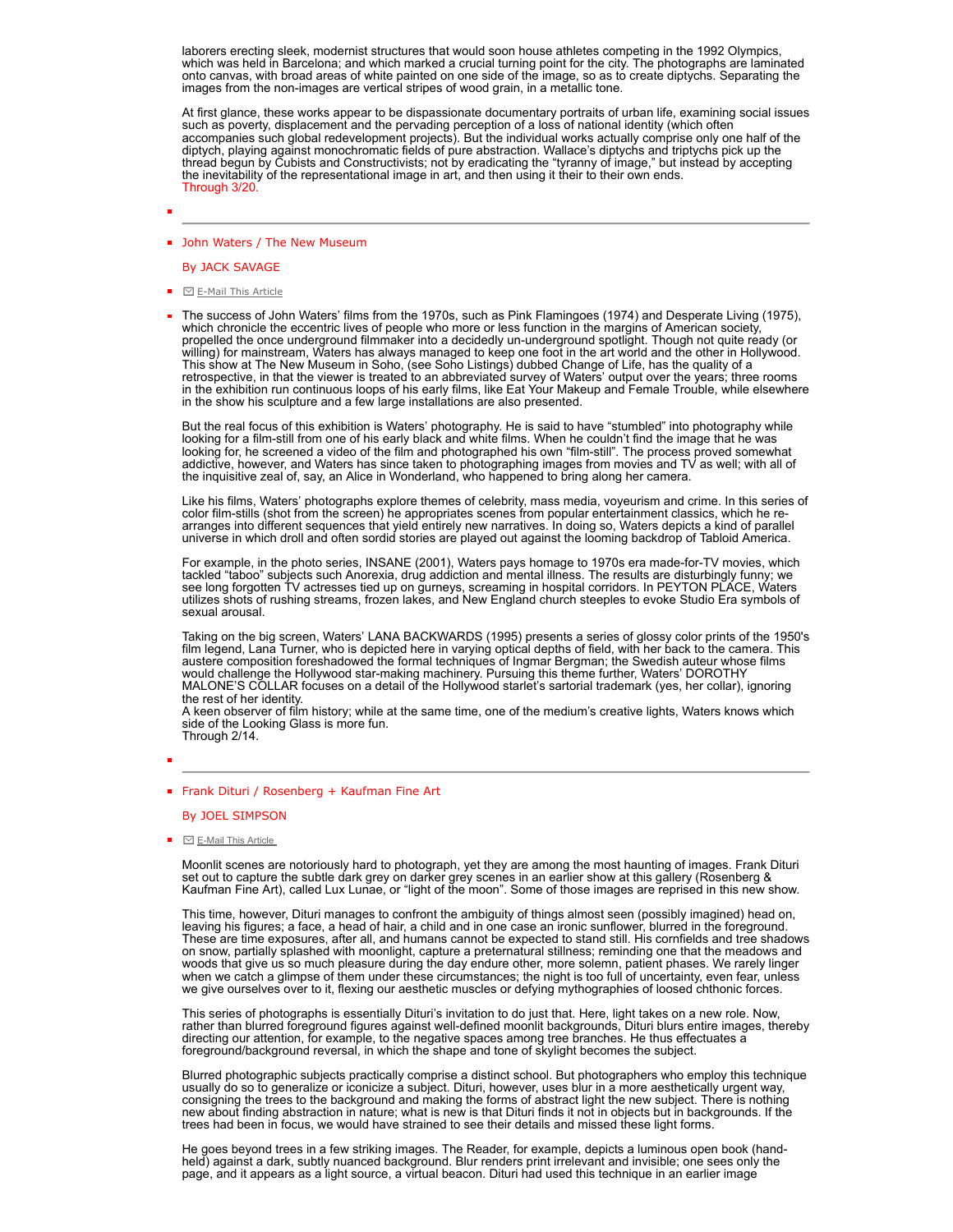depicting a cyclist stopped across the road. But here he concentrates the effect; as well as the viewer's mind. Through 3/13.

## Michael Mulhearn and Gary Haven-Smith / Reeves Contemporary

By JACK SAVAGE

- $\blacksquare$   $\blacksquare$   $\blacksquare$   $\blacksquare$   $\blacksquare$   $\blacksquare$   $\blacksquare$   $\blacksquare$   $\blacksquare$   $\blacksquare$   $\blacksquare$   $\blacksquare$   $\blacksquare$   $\blacksquare$   $\blacksquare$
- This two artist show; abstract paintings by Michael Mulhern and stone works by sculptor Gary Haven-Smith, invites a dialogue about contemporary abstract art and its predecessors, while also looking at the basic building blocks of painting and sculpting.

Mulhern's bleak, oversized canvasses are a long way from the Abstract Expressionist and Action Paintings of the 1950s and 60s, where lines and colors and forms were angry, decisive and forthright. These paintings seem to be all about what is not there. Under a nearly uniform aluminum surface, hints of decisive linear form are glimpsed between wide brushstrokes, which threaten to close off the painting.

Using aluminum pigment, Mulhern paints gestural labyrinths, tracing over line drawings in charcoal and black acrylic. The resulting

silver images look monochromatic and minimalist from a distance, but when observed closely, they reveal frenzied networks of lines underneath that are partly obscured by the over-painting. As such, these paintings suggest a synthesis of object and surface.

Haven-Smith's massive stone installations, created from naturally occurring elements near the artist's studio in New Hampshire, interact, visually, with the hulking stone installation pieces. His large, "found" stones bear traces of their original form; vertical structures honed and buffed to a glassy sheen on one side, but left raw and<br>untouched on the other. If Mulhern's paintings are about paint and painting, then Haven-Smith's works convey a<br>si "releasing" the figure therein. Through 3/16.

## **Film Review**

**11th New York Underground Film Festival / Anthology Film Archives** 

## By LILY FAUST

- $\blacksquare$   $\blacksquare$  [E-Mail This Article](http://themmag.com/forms/send_article.php?article_title=March%20article)
- With a full roster of film documentaries, experimental art films, features, shorts, installations, live music and multimedia shows, the 11th New York Underground Film Festival illuminates the screen once again at the Anthology Film Archives. Picked from over 1,500 submissions, this year's selections chart diverse viewpoints; including films rich in attitude, social and poetic justice, erotic and homoerotic textures, debauchery and sociopolitical, issue-oriented film and video work by emerging filmmakers. Notable for its support of the outer fringes of independent cinema, the New York Underground Film Festival is a particularly important event in both

the international as well as the local avant-garde circuit. The festival opens with the U.S. premiere of Certain Women, directed by Bobby Abate and Peggy Ahwesh. Based on the 1957 Erskine Caldwell pulp novel of the same title, this melodrama takes a keen look at the lives of four women who have to struggle against provincial values in order to stake personal and sexual boundaries. Mocha Jean Herrup's A Few Good Dykes, which will have its world premiere here, documents a clandestine, lesbian mock military unit where attire and attitude rein supreme.

And the delightful Icelandic documentary, In the Shoes of the Dragon, by Hronn Sveinsdottir and Arni Sveinsson, offers viewers a spontaneous run of the beauty pageant catwalk through the eyes of its protagonist, the filmmaker<br>herself. Ms. Sveinsdottir entered the 2000 Miss Iceland Pageant as a contestant to explore and experience, f hand, issues of individual identity versus notions of gender and beauty. The film offers an intimate portrait of the filmmaker as contestant / woman, confronting her need for individual control, and her need to win. In the Shoes of the Dragon was banned in Iceland, due to a lawsuit by the pageant organizers, but it won the Best Documentary at the Eddas, Iceland's National Film Awards.

Roddy Bogawa's experimental documentary, I Was Born But… also premises identity as a factor of assimilation, and focuses on the Asian-American experience and punk culture of the 1970s and 80s. Featuring an original score by Chris Brokaw (of punk the bands Come and Codeine), I Was Born But… will premiere at the Closing Night of the Festival, Sunday March 14th.

The program also boasts a series of road movies, in which filmmakers pursued various kinds of travels in the United States to convey facets of life in America. Standouts among these films include: Unknown Passage: The Dead Moon Story, by Jason Summers and Kate Fix, a documentary about the punk band, Northwest, mostly shot on tour; Goldstein: The Trials of the Sultan of Smut, by James Guardino, a documentary that follows the notorious publisher of Screw Magazine (a porn tabloid that has since folded) through a civil lawsuit<br>brought against him; and This Ain't No Heartland, by Andreas Horvath, in which the Austrian filmmaker tr through the American Midwest in an effort to learn what "everyday Americans" think about the war in Iraq.

One exceptional film in this category is the the factual and even-toned documentary, A Certain Kind of Death, by<br>Gover Babcock and Blue Hadaegh, which looks at the fate of individuals who die without any next of kin. Follo scene (lonely little hotel rooms, dingy bachelor pads), the documentary follows every aspect of the bureaucratic circuit; from the coroner's office to the morgue, and so on, giving pause to our own fleeting mortality.

On the lighter side of death (so to speak), there is Giuseppe Andrews' Tater Tots, (German for "Killer Deaths"). This film is actually more typical underground material. A low-budget, foul-mouthed comedy, Tater Tots introduces us to two heroin addicts who "trip" through a universe

run -amok- by a Charles Manson look-alike.

Some of the film artists whose works have been selected for the New York Underground Film Festival have also been selected to participate in the 2004 Whitney Biennial; among them, Cory Arcangel, Bradley Eros, Deborah Stratman and Sam Green.

Green's documentary, The Weather Underground, nominated for a Best Documentary Oscar, was featured at last year's festival. Also participating in this year's Whitney Biennial is James Fotopoulos, whose hypnotic blend of